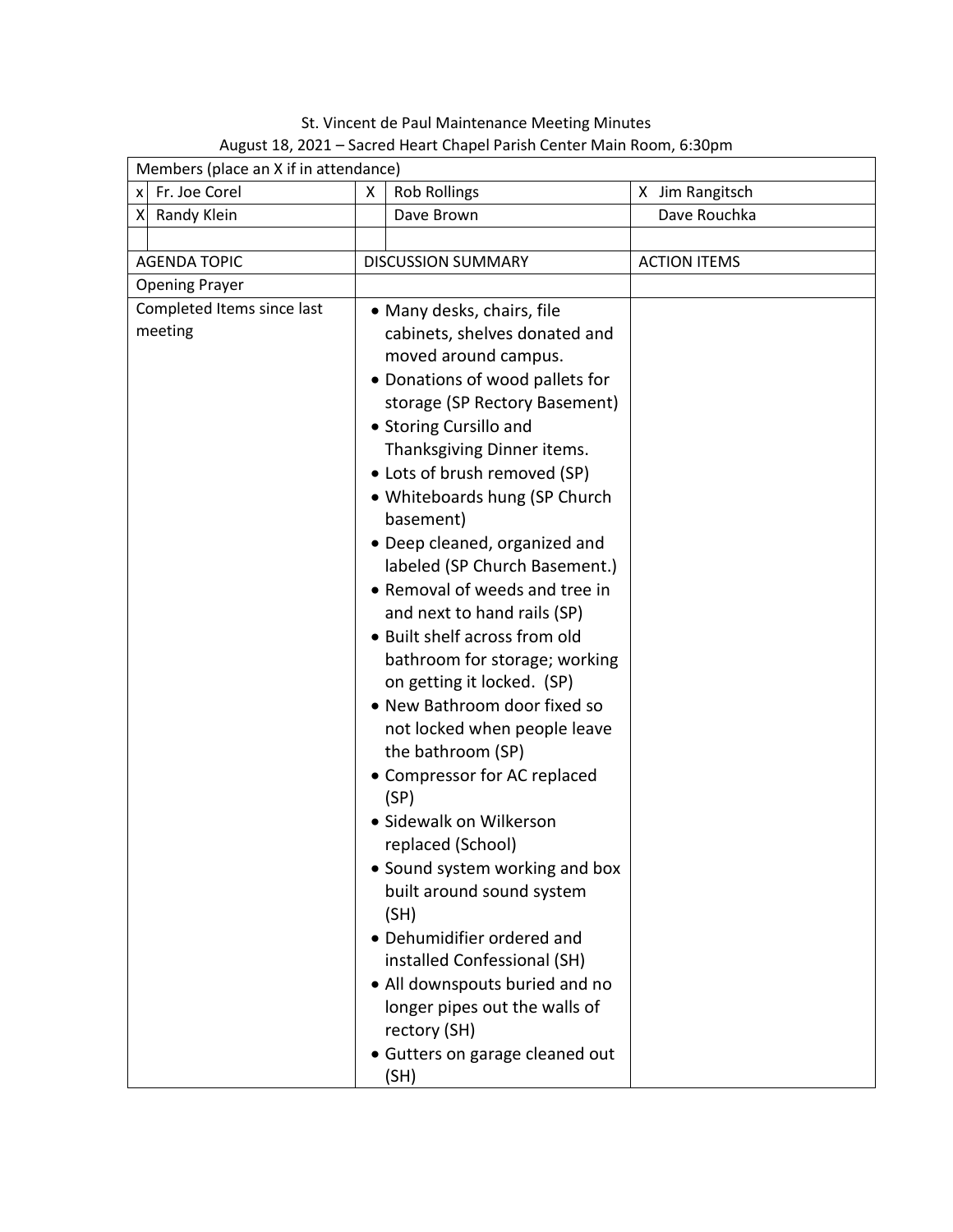|                                              | • Drains cleaned in open air<br>space between Church and PC<br>(SH)<br>· Open air area cleaned (had<br>several inches of water in it)<br>(SH)<br>• Grass seed planted between<br>garage and rectory (SH)<br>• Bat sensors working; sprayed<br>for crickets; lights on through<br>the night. Bat removal plan for<br>SH chapel. (SH)<br>• Blinds hung on second third<br>floor parish center. (SH)<br>• Light in PC west fixed (SH)<br>• Dehumidifier for basement<br>Parish Center (SH)<br>• Dehumidifier for basement<br>(BO)<br>• Water heater moved from<br>floor 2 to floor 1. (BO) |                                                                                                                                              |
|----------------------------------------------|-----------------------------------------------------------------------------------------------------------------------------------------------------------------------------------------------------------------------------------------------------------------------------------------------------------------------------------------------------------------------------------------------------------------------------------------------------------------------------------------------------------------------------------------------------------------------------------------|----------------------------------------------------------------------------------------------------------------------------------------------|
|                                              | • As of September 1, we will be<br>on regulated gas with Liberty<br>and not with Constellation.                                                                                                                                                                                                                                                                                                                                                                                                                                                                                         |                                                                                                                                              |
| In Process since before our<br>last meeting: | • Doors to boiler (SH)<br>• Air and water separator with<br>water softener attached -<br>boiler (SH)<br>• Lights in PC and in second floor<br>PC (SH)<br>• Caulking with a lift needed<br>(SH)<br>• Replace window in rectory<br>dormer (SH)<br>• Keyless entry (SH and BO)<br>• Gravel (SJ)<br>• Securing entrances to<br>basement so pipes don't<br>freeze (SJ)<br>• Replace Ceiling Tile in choir<br>loft-Mike Freels looking with<br>Michael Eufinger to get tile.<br>(SP)                                                                                                          | It was asked if when we<br>identify a project, we could<br>notate with a start date so<br>we know how long the<br>item has been on our list. |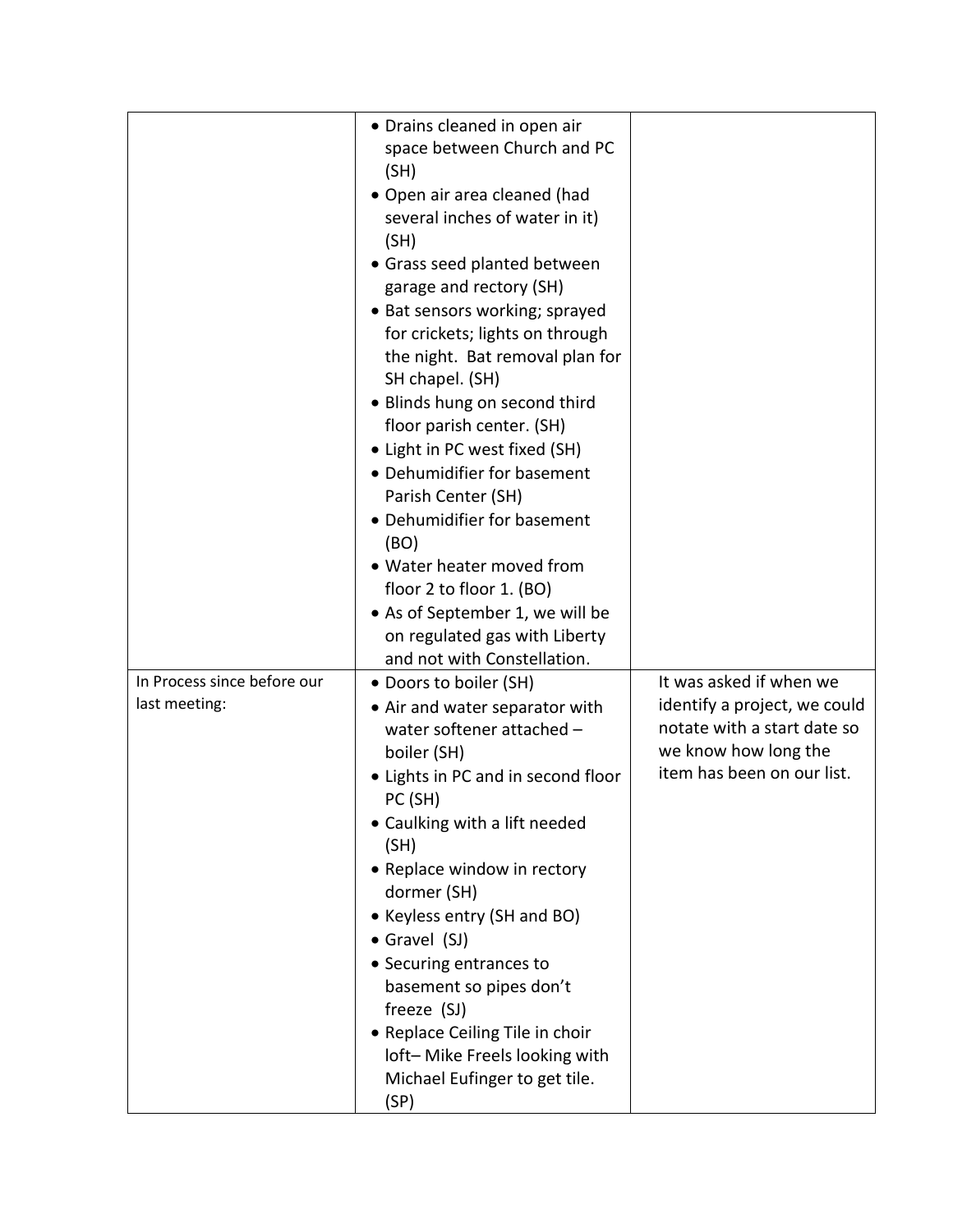| In process since our last<br>meeting (Discussion items<br>since June, 2021) | • Cover on 6 outlet adapter in<br>rectory office across from<br>kitchen (SP) Jim Mattingly will<br>look at this.<br>• Sound system and bell system;<br>now that sound system is<br>working at other two chapels.<br>(SP)<br>• All sump pumps working<br>except one in the cleaning<br>closet in basement (SP)<br>• Door to separate Dee's office<br>from kitchen. (BO)<br>• Handrail (BO)<br>Fixing retractable walls (SP<br>1.<br>Church basement)<br>2. Adding retractable wall (SP<br>rectory basement)<br>3. SMART TV (SP Rectory<br>basement)<br>4. Overhead projector (SP<br>Church basement)<br>5. Buffing of floors in basement<br>(SP Church basement)<br>6. Removal of dead in trees on<br>Vermont (SH)<br>7. Soft wash school and church<br>siding (SJ) | 1. Agreed this was not a<br>good option.<br>2. Rob Rollings will price.<br>Mariela Messina &<br>3.<br>Marlo Siron working on<br>4. Mariela Messina &<br>Marlo Siron working on<br>5. Luis Mares and Osmaro<br>De Leon Will have<br>completed by<br>September 10, 2021<br>6. Fr. Joe visited city about<br>these.<br>7. Grieshen, Integrity Soft |
|-----------------------------------------------------------------------------|--------------------------------------------------------------------------------------------------------------------------------------------------------------------------------------------------------------------------------------------------------------------------------------------------------------------------------------------------------------------------------------------------------------------------------------------------------------------------------------------------------------------------------------------------------------------------------------------------------------------------------------------------------------------------------------------------------------------------------------------------------------------|-------------------------------------------------------------------------------------------------------------------------------------------------------------------------------------------------------------------------------------------------------------------------------------------------------------------------------------------------|
|                                                                             | School bathrooms to be ready<br>8.<br>by August 23.                                                                                                                                                                                                                                                                                                                                                                                                                                                                                                                                                                                                                                                                                                                | Wash 660-221-2913<br>(Jake's brother)<br>8. Septagon finished on<br>time.                                                                                                                                                                                                                                                                       |
| New items (August 2021)                                                     | 1.<br>How does water get out of the<br>open-air space between<br>church and parish center?<br>How does water leave the<br>2.<br>parish center basement?<br>Black mold in cabinets near ice<br>3.<br>machine (SP)<br>Remove ice machine and<br>4.<br>purchase ice for events?<br>Remove Five large brown<br>5.<br>tables due to stability, edging                                                                                                                                                                                                                                                                                                                                                                                                                   | We took a tour of the<br>2.<br>"Open Air space"<br>between Parish Center<br>and Church proper at<br>Sacred Heart. Looked at<br>gutter that is missing and<br>how to replace all<br>gutters in that area. Saw<br>where water enters the<br>drains, went down to<br>basement of parish<br>center, decided we need                                 |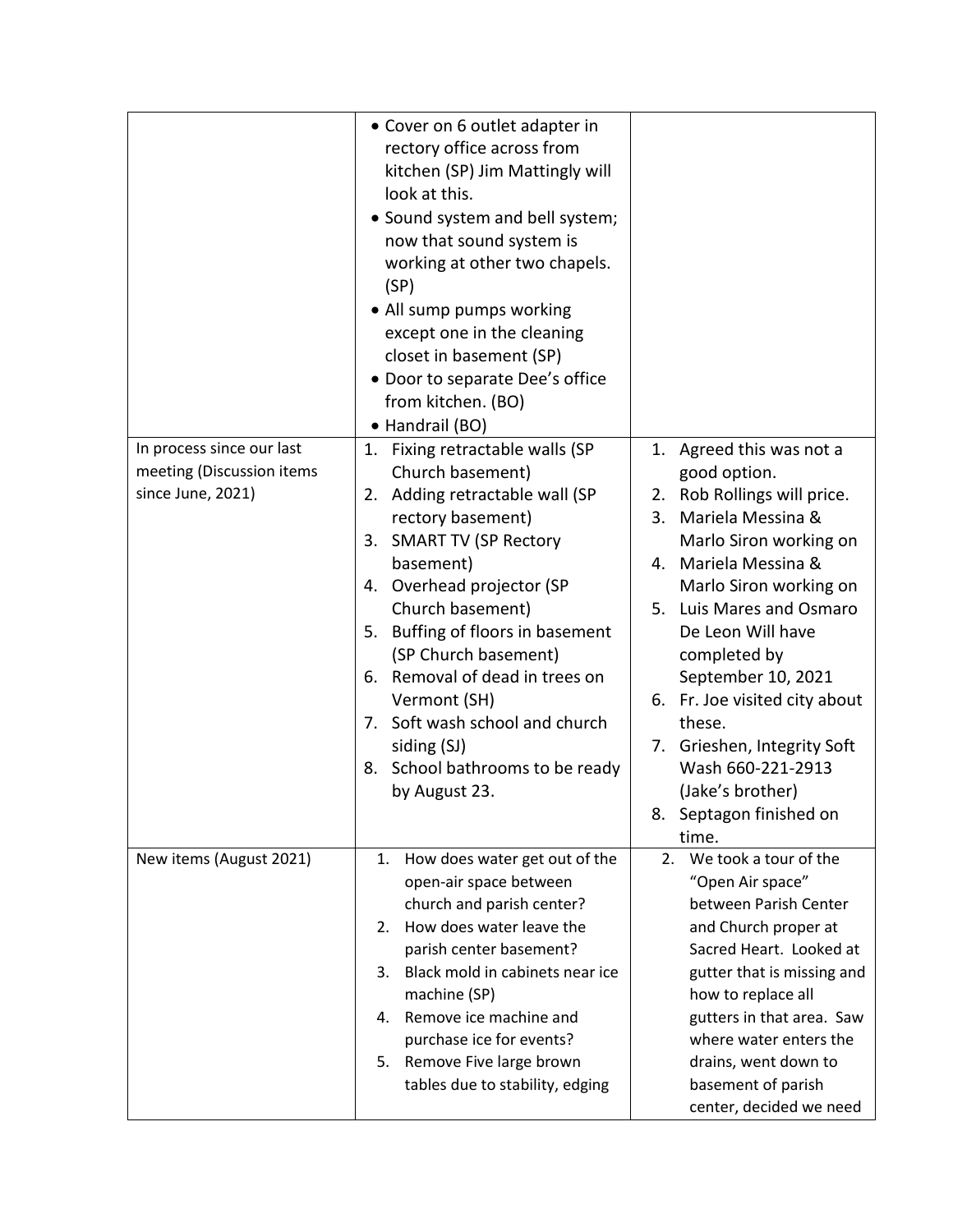|                     | falling off and replace; 18 were                               | a plumber to show                                      |
|---------------------|----------------------------------------------------------------|--------------------------------------------------------|
|                     | purchased at Lowes (SP)                                        | where water leaves                                     |
|                     | Remove large black cold<br>6.                                  | Center and to make sure                                |
|                     | storage salad/fruit bar unit                                   | pipes are cleared and                                  |
|                     | Remove the large green chalk<br>7.                             | draining properly. Adding                              |
|                     | board in the table and chairs                                  | a sump pump above the                                  |
|                     | storage area. Take to SP                                       | hole that is in the ground                             |
|                     | Rectory Basement. (SP)                                         | in Center.                                             |
|                     | Remove large ceiling smoke<br>8.                               | Jim Mattingly will look<br>3.                          |
|                     | remover machine (SP)                                           | into this.                                             |
|                     | 9. Wheels for Podium (SP)                                      | Jim Mattingly has a new<br>4.                          |
|                     | 10. Install sound                                              | one he will switch out.                                |
|                     | system/technology for hall (SP)                                | Agree needs to be done<br>5.                           |
|                     | 11. Small drawer cabinet unit                                  | Agree needs to be done<br>6.                           |
|                     | under large coffee pot area to                                 | We will get rid of chalk<br>7.                         |
|                     | store pot holders.                                             | board. No need to move                                 |
|                     |                                                                | it somewhere else.                                     |
|                     |                                                                | Jim Mattingly will do this.<br>8.                      |
|                     |                                                                | Jim Rangitsch will do this<br>9.                       |
|                     |                                                                | 10. Mariela & Marlo                                    |
|                     |                                                                | 11. Jim Mattingly to talk to                           |
|                     |                                                                | Tina Mattingly to see                                  |
|                     |                                                                | what this need is.                                     |
| Determine course of | Lights and fan at St John<br>1.                                | Fr Joe will talk to Doug<br>1.                         |
| action              | Tree that may fall on church<br>2.                             | Benitz and see what he                                 |
|                     | at St John                                                     | has done and how to                                    |
|                     | Rent a lift/ask for a lift.<br>3.                              | bring this to a resolution.                            |
|                     | St John tree, broken window in SH                              | Randy thinks it needs to                               |
|                     | Rectory, check gutters, etc.                                   | 2.<br>be trimmed on one side                           |
|                     | Roofs and walls at school by<br>4.                             | or removed completely                                  |
|                     | kitchen & maintenance area.                                    |                                                        |
|                     | 5.                                                             | and replaced with<br>smaller tree so it doesn't        |
|                     | Is it time to put a plan<br>together for replacing heat and ac | do damage.                                             |
|                     | in both SH and SP?                                             | No decision. About \$350<br>3.                         |
|                     | 6.                                                             | per day. Best deal is to                               |
|                     | Other items or topics?                                         |                                                        |
|                     |                                                                | get on Saturday and                                    |
|                     |                                                                | return on Sunday.                                      |
|                     |                                                                | Septagon is working on a<br>4.<br>bid for this damaged |
|                     |                                                                | area in school                                         |
|                     |                                                                |                                                        |
|                     |                                                                | 5. We discussed the                                    |
|                     |                                                                | heating and air at St                                  |
|                     |                                                                | Patrick. Agreed it is not                              |
|                     |                                                                | too early to start talking                             |